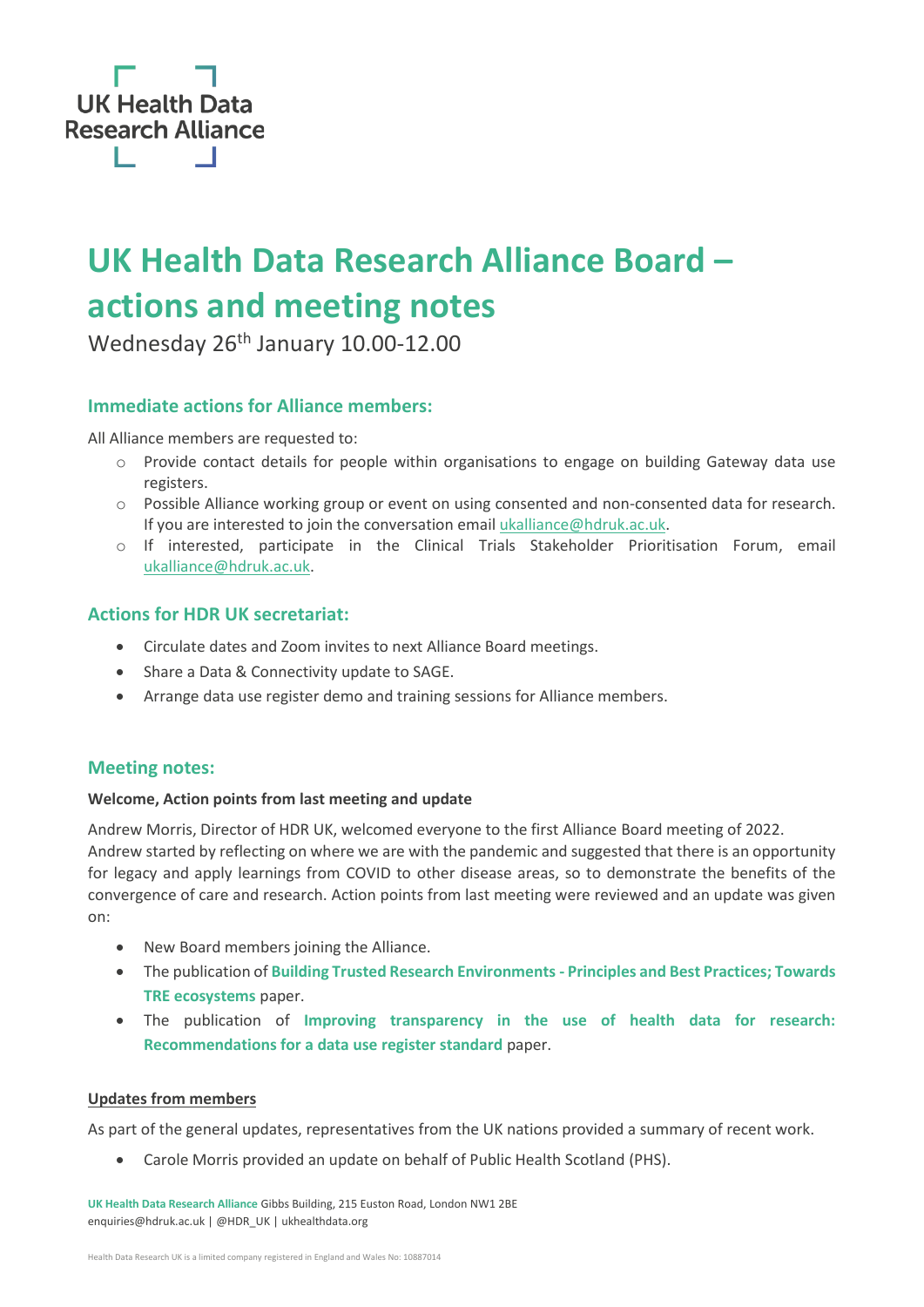# **UK Health Data Research Alliance**

- o Ongoing COVID projects are progressing, working in partnership with the University of Edinburgh in developing the outbreak data analysis platform.
- $\circ$  Continuing to work closely with the EAVE II project which is a collaboration between the University of Edinburgh, PHS and other academic colleagues.
- o PHS is a key service delivery partner within Research Data Scotland.
- o Work ongoing around releasing and accessing GP data within Scotland.
- Michael Chapman provided an update on behalf of NHS Digital. Main highlights included:
	- o Publication of the **[Laura Wade-Gery review](https://www.gov.uk/government/publications/putting-data-digital-and-tech-at-the-heart-of-transforming-the-nhs)** outlining importance of ensuring that research and life science communities continue to receive priority attention.
	- $\circ$  The announcement of the merger of NHS Digital and NHSX as well as Health Education England with NHS England.
	- o Current data access processes are still under review and work with NHSX to develop NHS Digital's TRE is ongoing.
	- o Work on metadata is continuing towards automated federation.
- Chris Orton provided an update on the work of SAIL Databank and on behalf of Welsh Government
	- o Establishing the ADR Wales (Administrative Data Research Wales) grant recently awarded.
	- $\circ$  Supporting DEA accreditation of the data linkage ecosystem for research across the UK
	- $\circ$  Moving forward with establishing and being the constituent TRE for the DATAMIND Hub.
	- o Planning service improvements and trailing a federated analysis pipeline.
	- o Completed ICODA pilot currently writing up findings.
	- o Integrating SAIL and Gateway Data Access System and making changes to allow federation between the two to make the governance process more streamlined.
	- o Provisioning initial feeds to the Gateway data use register.
- Declan Bradley provided an update on behalf of Health and Social Care Northern Ireland.
	- o Currently 27 live projects including 2 NSC projects are hosted in SeRP. The platform is fully operational. Many COVID-19 datasets currently available.
	- o Until recently all researchers using data were based in Northern Ireland. The Gateway has attracted first researchers from outside Northern Ireland to study these datasets which is a great step forward.
	- $\circ$  A new metadata developer is in post and 11 datasets are listed on the Gateway with platinum metadata.
	- $\circ$  The Gateway Five Safes form has been adopted and to be fully implemented over the coming months.
	- o Established a group called the Northern Ireland Trusted Research Environment (NITRE) with Strategic Programme Board.
	- o Using Data and Connectivity funding have established pilot Northern Ireland Public Data Panel.

#### **Update on HDR UK Quinquennial review**

- David Seymour provided a summary of the plans for the next quinquennium, including the future of the Alliance and the network of HDR UK Research Hubs – The Alliance has a key role in driving adoption of standards, creating a recognised community of experts to drive change and communicate the impact to ensure public trust.
- Ethics, information governance, trust and transparency will be a major focus.

**UK Health Data Research Alliance** Gibbs Building, 215 Euston Road, London NW1 2BE

enquiries@hdruk.ac.uk | @HDR\_UK | ukhealthdata.org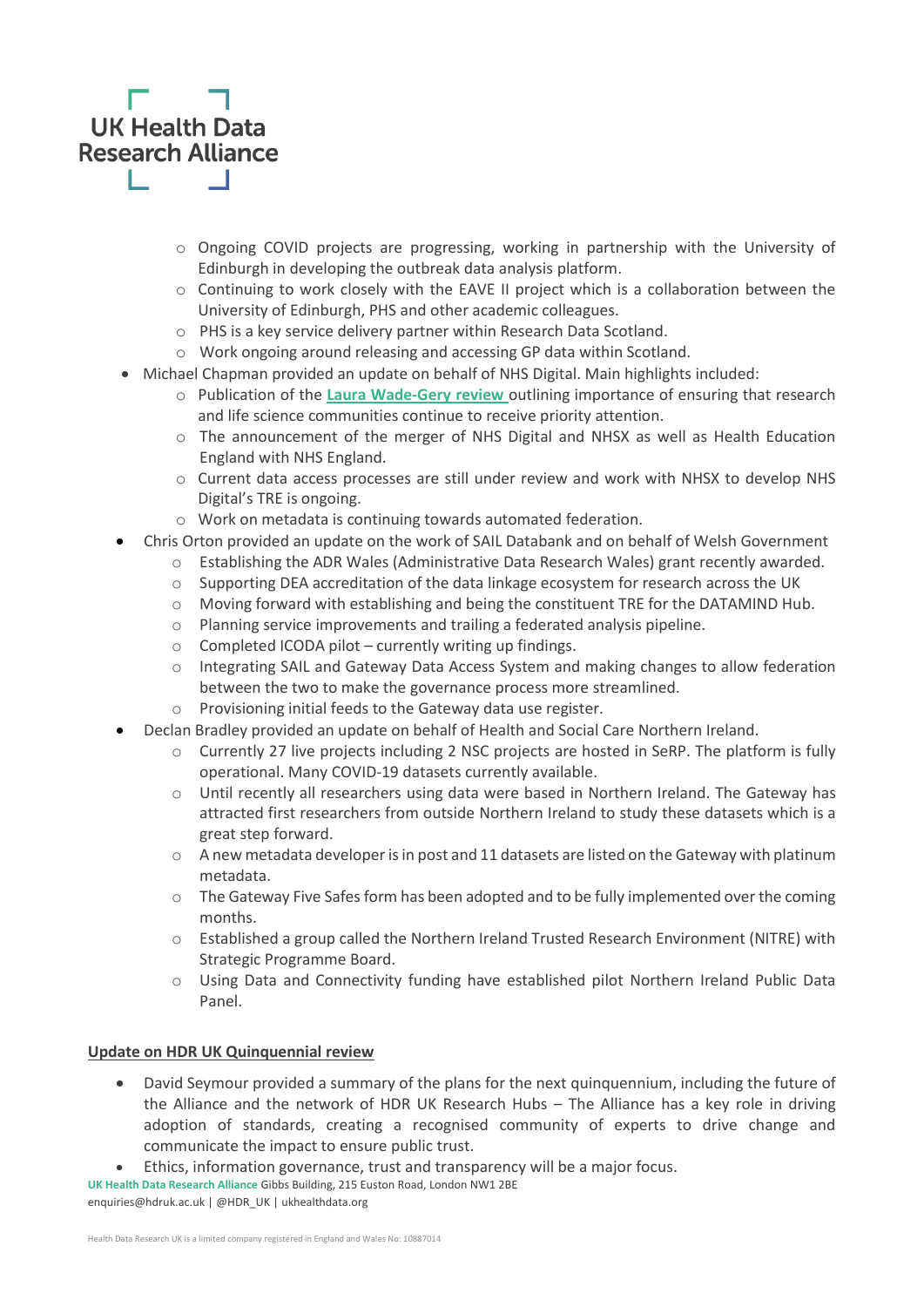

#### **Transforming data for trials**

Matt Sydes (Professor of clinical trials and methodology at the MRC Clinical Trials Unit at UCL) and Marion Mafham (Kidney specialist and clinical trialist at University of Oxford) provided an overview of future plans to convene a Clinical Trials Stakeholder Prioritisation Forum. Both HDR UK and the Alliance are well placed to facilitate development of this forum.

#### **Route to engagement in Trusted Research Environments**

#### **Joint work with NHSX**

- Tim Hubbard (HDR UK) and Chris Russell (NHSX) provided an update on joint work between NHSX and HDR UK.
	- $\circ$  Following publication of the TRE paper published in December 2021, NHSX and HDR UK are now working together to take the work forward.
	- $\circ$  Conversations will continue through a TRE Design Group with focus on policy, technical specifications and accreditation.
	- o First outputs from this group are expected around April 2022.
	- o The Alliance will still offer a route to participate in these discussions. To be involved please email [ukalliance@hdruk.ac.uk](mailto:ukalliance@hdruk.ac.uk) .
	- o To be kept up to date Alliance members can join th[e Slack channel.](https://join.slack.com/share/enQtMzA1MDE0MTgxNjY0NC03OTBhNDQ3MTQ2NzI5YjRiZDlmY2ZhZjBmMDc1YmE2MGM5NDA5YjU4N2QwYjk3ZjkzMWYyNDgzNTM5NWJlMGE3)

#### **Data & Connectivity: TRE federation**

Lara Edwards (HDR UK) provided an update on work to date with national TRE partners (NHS Digital, Public Health Scotland and EPCC, SAIL Databank of Wales, Northern Ireland, ONS).

- o Work to date focussed on implementation of the Five Safe Data Access Request form and federation of metadata catalogues.
- o In collaboration with Phil Quinlan and the CO-CONNECT project led by the University of Nottingham. Data partners within CO-CONNECT are using the Gateway cohort discovery tool allowing researchers to search across datasets to identify cohorts of people from multiple datasets.
- o Working closely with ONS & UK Statistic Authority to develop a proof of concept, accredited researcher API – this will interface with the data access request process in the Gateway.

#### **DARE programme update**

Susheel Varma and Hans-Erik Aronson provided an update on the DARE programme, aiming to design and implement a national secure and interoperable digital research infrastructure and associated services. This is a collaborative effort and there is an opportunity to build on expertise built so far. Input from Alliance members will be important. More information about the programme can be foun[d here.](https://dareuk.org.uk/)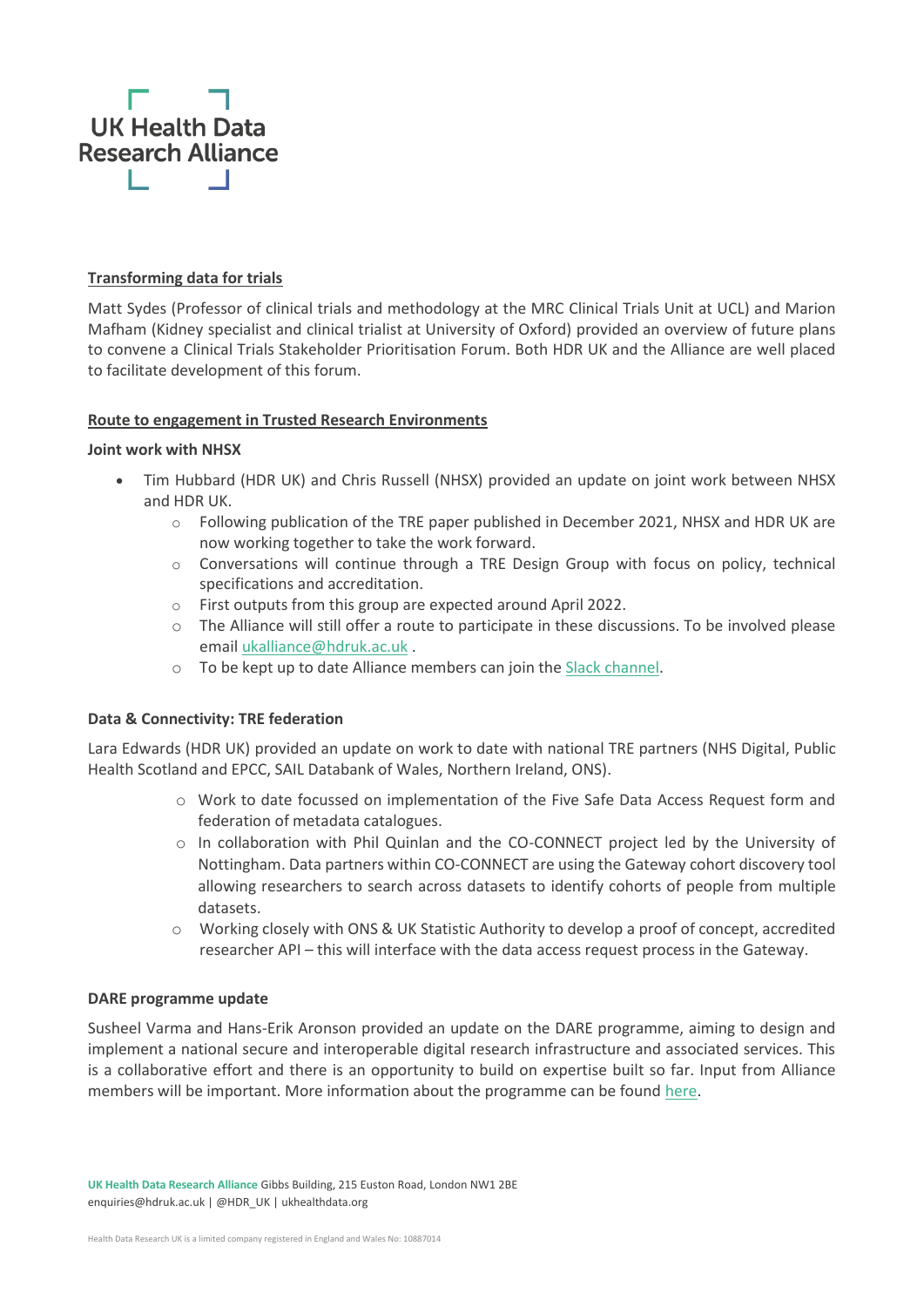

#### **Supporting adoption of data use register standards**

Nada Karrar provided an update on publication of the **[White Paper on data use register standard](https://zenodo.org/record/5902743#.YfsLGOrP02x)** and implementation of this standard through the Innovation Gateway data use register. More information on can be found [here.](https://ukhealthdata.org/news/setting-the-standards-for-transparency-in-the-use-of-health-data/)

All data custodian organisations within the Alliance will be contacted to start work on building content for their data use registers in the Gateway. Custodians will be encouraged to upload legacy data uses for datasets listed in the Gateway, adopt the Five Safe Data Access Request form to enable data use register automation and update their data use registers on a regular basis.

To learn more about this work please contact [Nada.Karrar@hdruk.ac.uk.](mailto:Nada.Karrar@hdruk.ac.uk)

#### **Influencing Policy**

Cassie Smith provided an update on the recent HDR UK responses to the 'Call for Evidence: The right to privacy' and the 'UK data reform proposals'.

Members are invited to email Cassie. Smith@hdruk.ac.uk to provide feedback or share their responses.

David Seymour explored whether there was interest from members in producing collective responses to this type of consultation. It was highlighted that reaching consensus on a specific position might be difficult.

#### **Next Alliance Board meetings**

The next Alliance Board meeting will take place via Zoom on **12 April 10.00-12.00**. An invite will be circulated soon.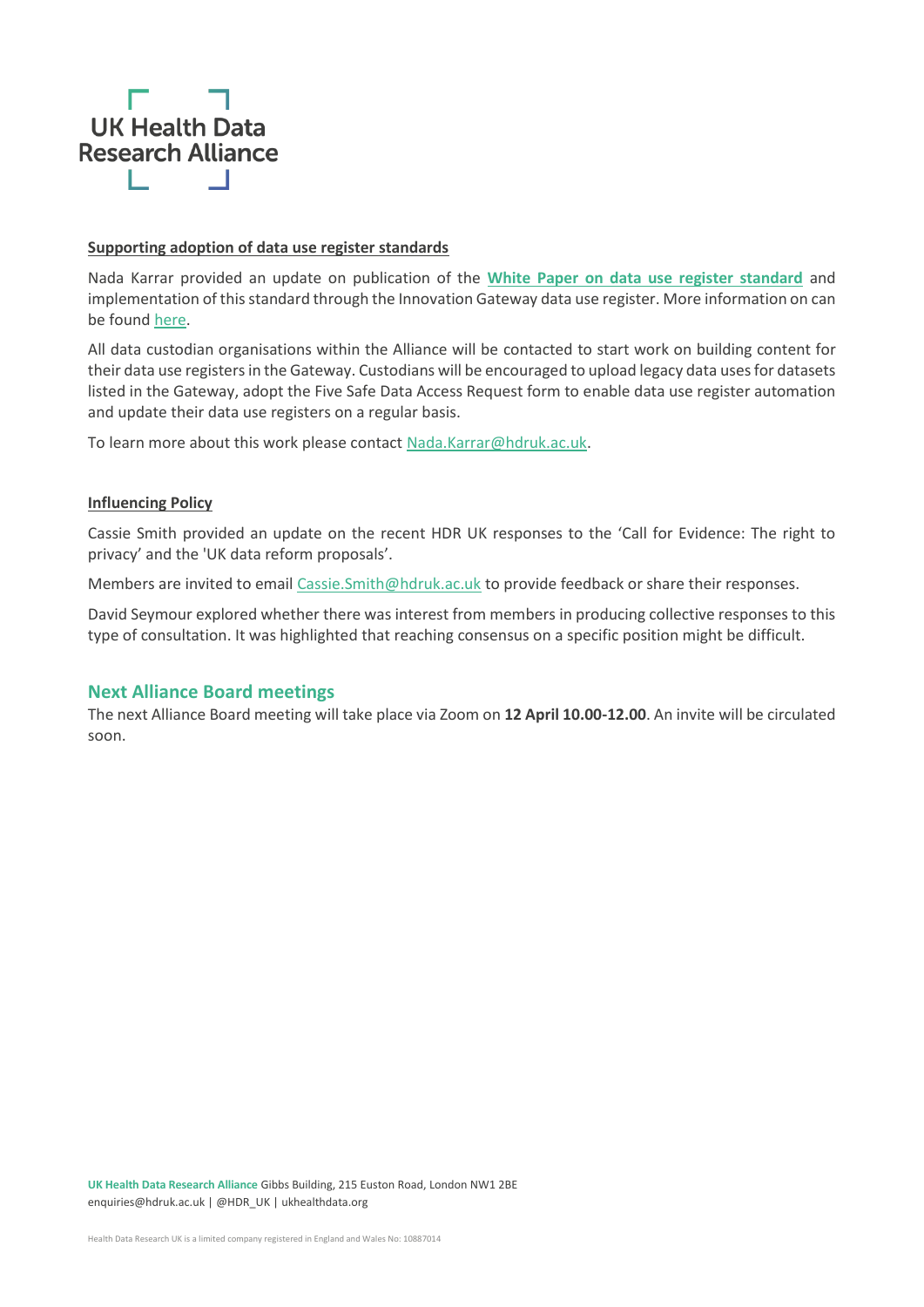

### **Appendix**

**Attendees via Zoom**

| <b>Name</b>            | Organisation                                                    |
|------------------------|-----------------------------------------------------------------|
| Jenni Harrison         | Alleviate Hub & Health Informatics Centre, University of Dundee |
| Rob French             | <b>Cardiff University</b>                                       |
| Darren Lunn            | <b>CPRD</b>                                                     |
| Ann John               | DATAMIND Hub                                                    |
| Rob Stewart            | DATAMIND Hub & King's College London                            |
| <b>Tim Hubbard</b>     | <b>HDRUK</b>                                                    |
| Kate Blake             | Guy's and St Thomas' NHS Foundation Trust                       |
| <b>Andrew Morris</b>   | <b>HDRUK</b>                                                    |
| Ben Gordon             | <b>HDRUK</b>                                                    |
| Cassie Smith           | <b>HDRUK</b>                                                    |
| <b>Charles Gibbons</b> | <b>HDRUK</b>                                                    |
| Chris Milner           | <b>HDRUK</b>                                                    |
| <b>Claire Argent</b>   | <b>HDRUK</b>                                                    |
| David Seymour          | <b>HDRUK</b>                                                    |
| Edel McNamara          | <b>HDRUK</b>                                                    |
| Fergus McDonald        | <b>HDRUK</b>                                                    |
| <b>Gerry Reilly</b>    | <b>HDRUK</b>                                                    |
| Hans-Erik Aronson      | <b>HDRUK</b>                                                    |
| James Pickett          | <b>HDRUK</b>                                                    |
| <b>Kay Snowley</b>     | <b>HDRUK</b>                                                    |
| Lara Edwards           | <b>HDRUK</b>                                                    |
| Nada Karrar            | <b>HDRUK</b>                                                    |
| Paola Quattroni        | <b>HDRUK</b>                                                    |
| Sinduja Manohar        | <b>HDRUK</b>                                                    |
| Susheel Varma          | <b>HDRUK</b>                                                    |
| Varsha Khodiyar        | <b>HDRUK</b>                                                    |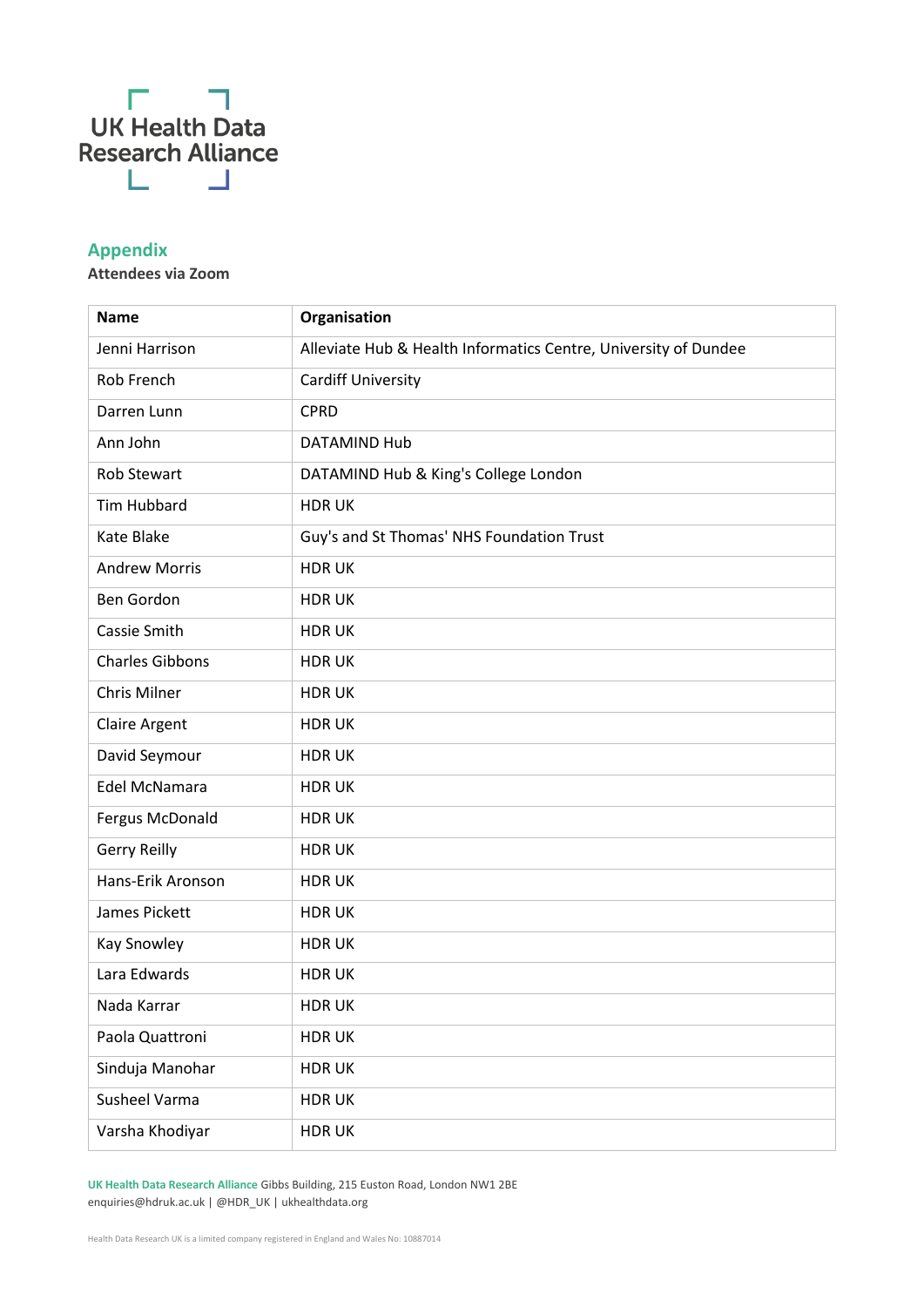## $\Gamma = \Box$ UK Health Data<br>Research Alliance  $\mathbf{L} = \mathbf{L}$

| Lynn Morrice              | <b>HDRUK &amp; BHF DSC</b>                                   |
|---------------------------|--------------------------------------------------------------|
| Declan Bradley            | <b>HSCNI</b>                                                 |
| Nicola Armstrong          | <b>HSCNI</b>                                                 |
| <b>Elliot Bridges</b>     | Human Fertilisation and Embryology Authority                 |
| John Zurowski             | <b>iCAIRD</b>                                                |
| David Harrison            | <b>ICNARC</b>                                                |
| Vibhuti Laroiya           | <b>ICNARC</b>                                                |
| Erik Mayer                | Imperial College Healthcare NHS Trust                        |
| Mark Weeks                | Imperial College Healthcare NHS Trust                        |
| Neena Modi                | Imperial College London & Neonatal Data Analysis Unit (NDAU) |
| <b>Alastair Denniston</b> | <b>INSIGHT Hub</b>                                           |
| Sebastien Ourselin        | London Medical Imaging & Artificial Intelligence Centre      |
| Vishnu Chandrabalan       | Lancashire Teaching Hospitals NHS Foundation Trust (LTHTR)   |
| Anthony Wilson            | Manchester University NHS Foundation Trust                   |
| Katherine Boylan          | Manchester University NHS Foundation Trust                   |
| <b>Geoff Hall</b>         | DATA-CAN Hub                                                 |
| Michael Chapman           | <b>NHS Digital</b>                                           |
| <b>Chris Russell</b>      | <b>NHSX</b>                                                  |
| Nathalie Kingston         | <b>NIHR Bioresource</b>                                      |
| Neil Walker               | <b>NIHR Bioresource</b>                                      |
| Samantha Liscio           | <b>NIHR Clinical Research Network</b>                        |
| Jennifer Boston           | Nottingham University Hospitals NHS Foundation Trust         |
| <b>Michael Cook</b>       | Our Future Health                                            |
| Clare Bankhead            | <b>ORCHID</b>                                                |
| Tanya Smith               | <b>Oxford Health NHS Foundation Trust</b>                    |
| Deborah Griggs            | PathLAKE                                                     |
| <b>Carole Morris</b>      | <b>Public Health Scotland</b>                                |
| lan Young                 | Health and Social Care Northern Ireland                      |
| Will Victor               | Royal College of GP Practices                                |
| Retha Steenkamp (UKKA)    | The Renal Association                                        |